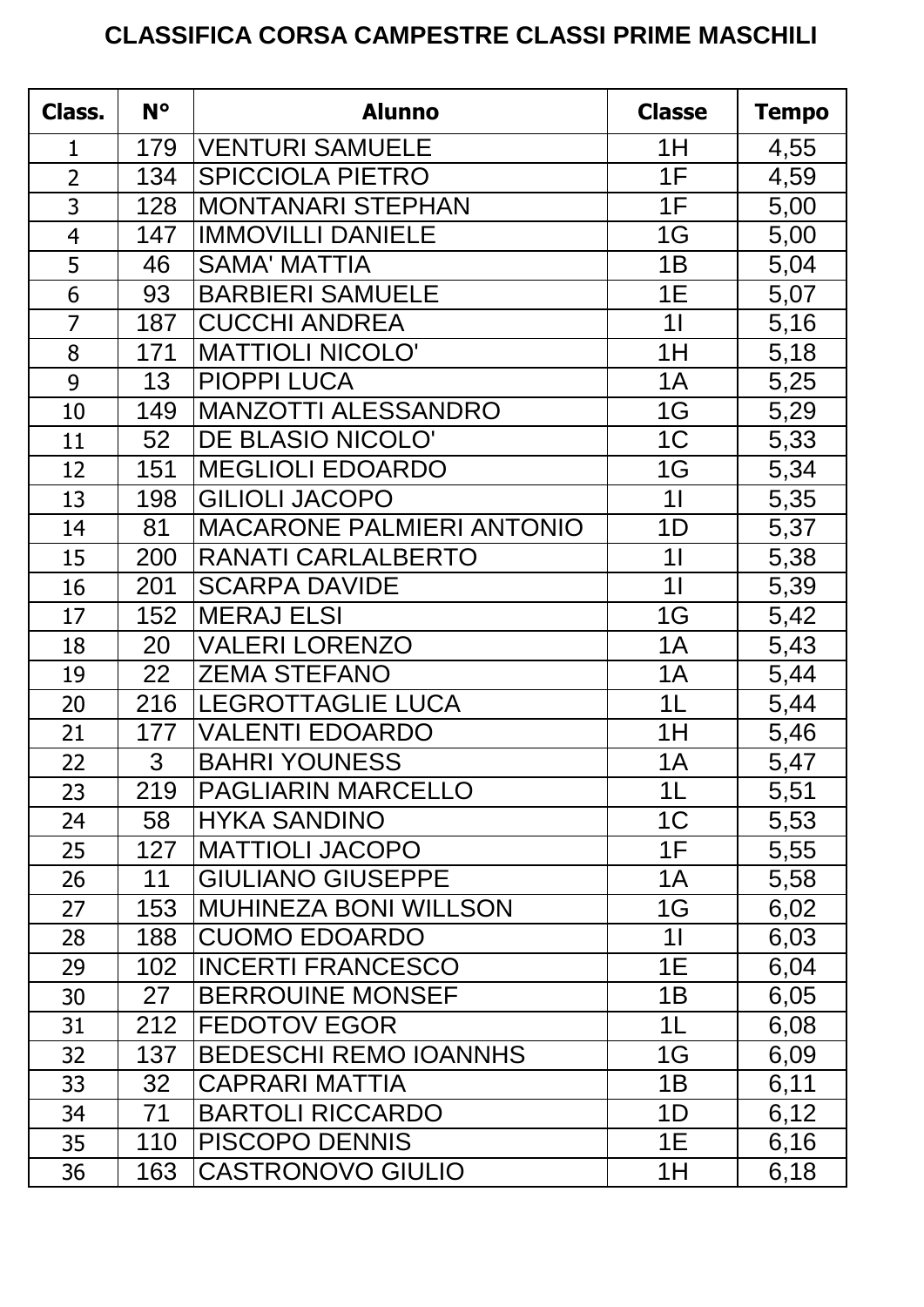## **CLASSIFICA CORSA CAMPESTRE CLASSI PRIME MASCHILI**

| 37 | 143 | <b>DI MATTEO PAOLO</b>         | 1G             | 6,19 |
|----|-----|--------------------------------|----------------|------|
| 38 | 130 | <b>NOVALDI CRISTIAN</b>        | 1F             | 6,20 |
| 39 | 160 | <b>CANOVI MATTIA</b>           | 1H             | 6,20 |
| 40 | 80  | <b>GOBBI GABRIELE</b>          | 1D             | 6,24 |
| 41 | 156 | <b>ROCCO NICCOLO'</b>          | 1G             | 6,30 |
| 42 | 193 | EL MANSOURI ANAS               | 11             | 6,31 |
| 43 | 172 | <b>REGNANI FRANCESCO</b>       | 1H             | 6,33 |
| 44 | 175 | <b>SPAGNI FRANCESCO</b>        | 1H             | 6,34 |
| 45 | 112 | <b>SCUPOLA GIOELE TOMMASO</b>  | 1E             | 6,42 |
| 46 | 24  | <b>AKSIM ANASS</b>             | 1B             | 6,49 |
| 47 | 146 | <b>GIAROLI GIONA</b>           | 1G             | 6,51 |
| 48 | 119 | <b>COSTETTI FEDERICO</b>       | 1F             | 6,51 |
| 49 | 62  | PIZZOLO DIEGO                  | 1 <sup>C</sup> | 6,52 |
| 50 | 181 | <b>ALBICINI SAMUELE</b>        | 1 <sub>l</sub> | 6,52 |
| 51 | 106 | <b>MEHBAOUI MOHAMMED AMINE</b> | 1E             | 6,54 |
| 52 | 100 | <b>FETTA GIUSEPPE</b>          | 1E             | 6,55 |
| 53 | 44  | <b>RETRIVI EMANUELE</b>        | 1B             | 6,57 |
| 54 | 88  | <b>ROSSI ALEX</b>              | 1D             | 6,57 |
| 55 | 158 | <b>BASSISSI EMANUELE</b>       | 1H             | 7,00 |
| 56 | 95  | <b>BIANCHI LUCA</b>            | 1E             | 7,02 |
| 57 | 42  | <b>POGGI SIRIO</b>             | 1B             | 7,02 |
| 58 | 31  | <b>BONVISSUTO ALESSANDRO</b>   | 1B             | 7,05 |
| 59 | 116 | <b>BONI GIANLUCA</b>           | 1F             | 7,09 |
| 60 | 196 | <b>GAMBARELLI GIOVANNI</b>     | 11             | 7,19 |
| 61 | 124 | <b>FILIPPI STEFANO</b>         | 1F             | 7,21 |
| 62 | 63  | <b>SCALICI GABRIEL</b>         | 1 <sup>C</sup> | 7,22 |
| 63 | 194 | <b>FERRAGUTI FILIPPO</b>       | 11             | 7,31 |
| 64 | 55  | <b>FERRARI ALESSANDRO</b>      | 1 <sup>C</sup> | 7,35 |
| 65 | 34  | COTTAFAVA ALESSIO              | 1B             | 7,35 |
| 66 | 125 | <b>GALLO MARIO</b>             | 1F             | 7,39 |
| 67 | 39  | <b>MARAZZI MARTIN</b>          | 1B             | 7,41 |
| 68 | 205 | <b>BASILICO PIER SALVATORE</b> | 1 <sub>L</sub> | 7,43 |
| 69 | 161 | <b>CANTELMI DONATO</b>         | 1H             | 7,44 |
| 70 | 73  | <b>BENEVENTI GABRIELE</b>      | 1D             | 7,45 |
| 71 | 53  | <b>DI FEDE ANTONY</b>          | 1 <sup>C</sup> | 7,47 |
| 72 | 168 | <b>IANNECE SAMUELE</b>         | 1H             | 7,54 |
| 73 | 29  | <b>BONONI GABRIELE</b>         | 1B             | 7,55 |